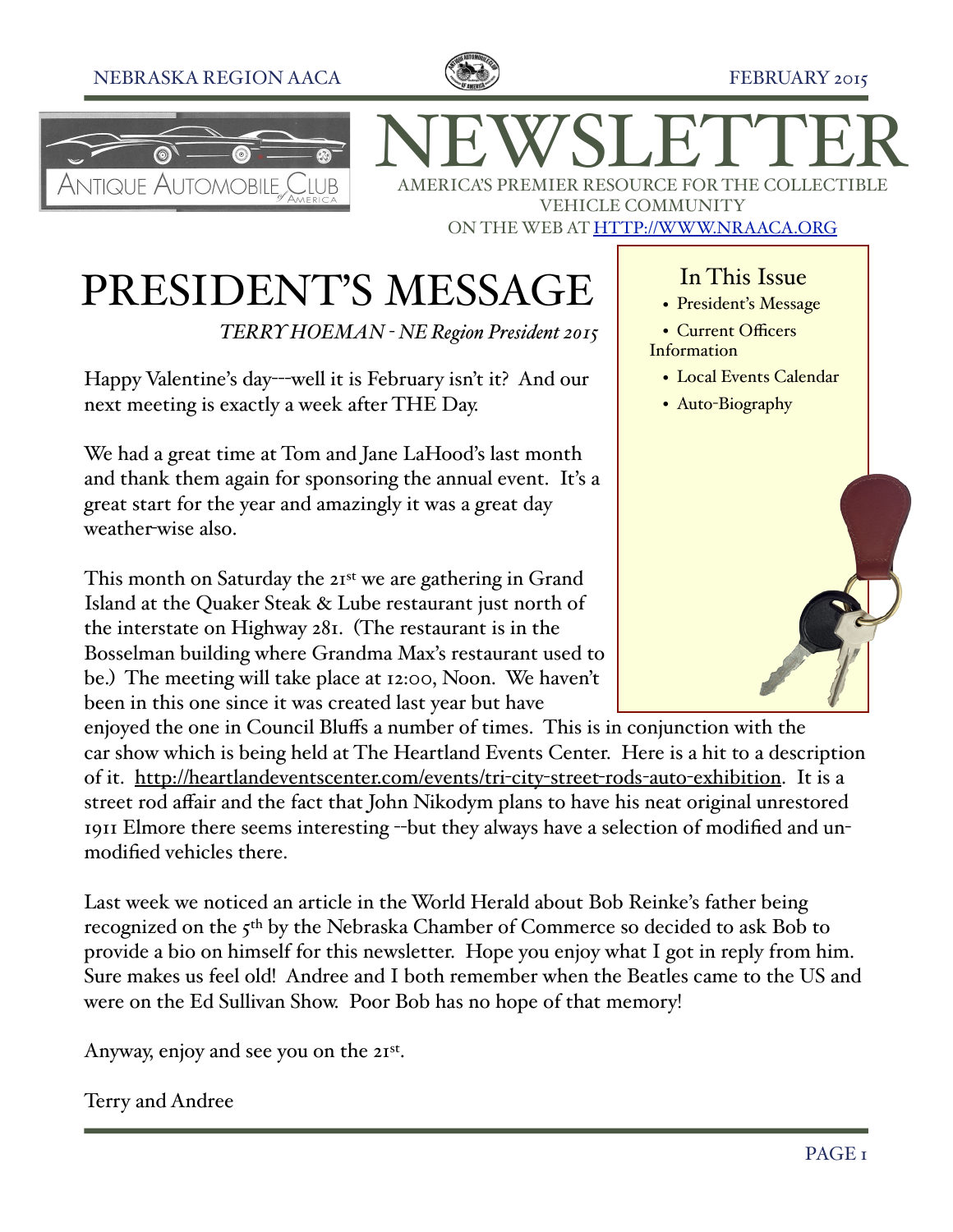

#### DUES FOR THIS YEAR:

This is just a reminder that dues, \$5, need to be sent in for the year 2015.

Please send payment to: Sherrill Echternkamp 104 Northridge Dr. Clay Center, NE 68933

## Local Events Calendar

Look for more details in the March newsletter.

**Saturday, February 21, 2015** Grand Island Car Show. Eat at Quaker Steak and Lube first

**Sunday, March 8, 2015** Lincoln Swap Meet. Gather afterward's at Smith's

**Saturday , April 25, 2015** Tour of Dick & Sue Boswell's collection. Lunch in Lincoln

**May 2015** TBA - Tour to be arranged

**Thursday - Saturday, June 4 - 6, 2015** Central Spring Meet - Independence, MO.

**Saturday, June 20, 2015** Belleville, KS Car Show and Museum Tour

**Saturday, July 18, 2015** Kearney Car Show and Kearney Car Museum

**Saturday, August 15, 2015** Milford Family Fun Days

#### **October, November, and December**

TBA - Tours to be arranged. Several possibilities include a York area tour as well as the Stuhr Museum in Grand Island and the Minden Christmas lights.

### 2015 NEBRASKA REGION OFFICERS:

| President:             |                                       |                  |                                  |  |  |
|------------------------|---------------------------------------|------------------|----------------------------------|--|--|
|                        | Terry Hoeman                          | ph: 402-562-3713 | email: tehoema@megavision.com    |  |  |
| Vice President:        |                                       |                  |                                  |  |  |
|                        | John Nikodym                          | ph: 402-746-2248 | email: nikrcne@gpcom.net         |  |  |
| Secretary / Webmaster: |                                       |                  |                                  |  |  |
|                        | <b>Bob Reinke</b>                     | ph: 402-365-4282 | email: rnreinke@gpcom.net        |  |  |
| Treasurer:             |                                       |                  |                                  |  |  |
|                        | Sherrill Echternkamp ph: 402-762-3866 |                  | email: lechternkamp@yahoo.com    |  |  |
| <b>BOARD MEMBERS:</b>  |                                       |                  |                                  |  |  |
|                        | <b>Barb Smith</b>                     | ph. 402-475-5563 | email: myronsmith@windstream.net |  |  |
|                        | Mark France                           | ph: 402-429-9594 | email: mdfrance@neb.rr.com       |  |  |
|                        | Jim Snyder                            | ph: 402-786-2427 | email: jksny@charter.net         |  |  |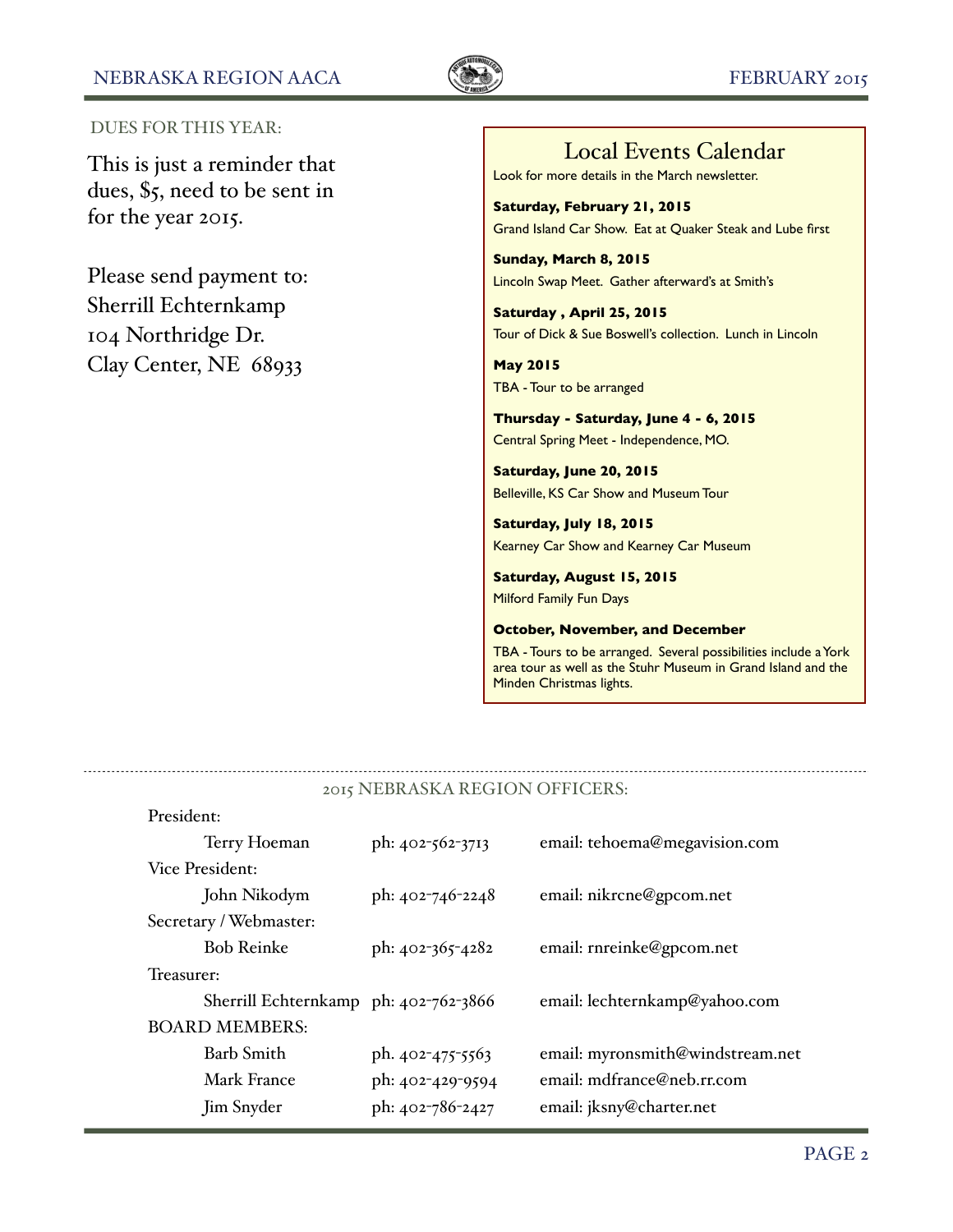## NEBRASKA REGION AACA AUTO-BIOGRAPHY: FEBRUARY FEATURED MEMBER: BOB REINKE

- Born 9 days after the Beatles came to America.
- Grew up with Hot Wheels and Legos. Still have most of them.
- Got my first Gokart at age 8. It was a used McColluch R-1, less the engines. Had a 3.5 HP Clinton on it at first.
- Raced it at age 10 with a  $5$  HP and later a  $7$  HP Briggs. Still have it.
- Got a Honda XL70 Minicycle at age 12. Still have it.
- First car at age 16, was a 1965 Impala SS with 150,000 miles on it. Sold it, bought it back, restored it, still have it.
- Went to CCC for Auto Mechanics. Rented a shop at age 21, worked at that for a year, and decided I wasn't going to do that the rest of my life.
- Since then collected some 2 dozen cars, a dozen tractors, and 2 semi tractors.

#### My life as a 1965 Impala SuperSport:

I was ordered by Salesman Kenneth Junker for the showroom floor of Newton Motors in Fairbury, Nebraska, later called K J Chev Olds Cad Buick Pontiac Inc., now Riverside Chevrolet.

General Motors Chevrolet division in St. Louis gave me serial number 166 375 S 193883. I was assembled the 3rd week of March, 1965. They equipped me, as ordered, with a 300 horsepower, 327 cubic inch engine and a 2 speed powerglide transmission. I was given a rear antenna, tinted glass, deluxe seat belts, a white imitation ivory leather interior (vinyl), the SuperSport and comfort & convenience packages, air shocks, a black vinyl roof and a crocus yellow lacquer exterior finish. The dealership installed lower chrome molding as was shown in some of the literature on SS's, but not actually available on SS's. I was inspected by #9 and shipped to Fairbury NE. where I was displayed on the showroom

floor until I was bought by Don Stewart of Fairbury, who seldom drove me. In 1968 I was sold to David Dawes for \$1500. and when he sold me in 1974 I had nearly 100,000 miles on me! David was 16 at the time he bought me and I was his first car. He thought I needed dual exhaust so he added the second pipe. In 1974 Ed and Christa Kujath, also of Fairbury, bought me for their sons to drive to college. After my right front fender was damaged and replaced with a purple one, they painted me Regal Red. On July 28th 1978, with 136,910 miles on me, I was sold to Jack Hughs of Fairbury. Jack sold me to Ramona Hoins of Deshler, who just needed 4 wheels that traveled in basically the same direction. February 20, 1980, 1 day after his 16th birthday, Robert Reinke of Deshler bought me for \$175. (approximately his life savings). I was his first car also. At that time I had 147,000 miles on me. Robert gave me a fresh coat of Regal Red paint, well, after he stuffed chicken wire in the holes in the body so he had something to stick the 2 1/2 gallons of body filler to. He drove me everywhere he could afford to drive. Every 150 or so miles my lifters started to clatter and Robert would stop along the side of the road and dump in a couple quarts of oil, while I was running (Robert was afraid if he shut me off, I may not start). I had accumulated a lot of rust not only on my body but my frame also. One day while speeding down a street and bouncing over the old Rock Island railroad track, my transmission crossmember fell right through my frame and dropped my transmission on the pavement! Robert managed to wire and visegrip me together enough to limp me back to a shop where he welded a 4 foot piece of iron in the frame on each side. It took 4 feet to reach something that could be welded to. Another exciting thing happened one day when Robert heard a noise while driving me and wasn't sure where it was coming from. He rolled the window down, but couldn't recognize it. He opened the door, while traveling about 60 mph, and it sounded like it